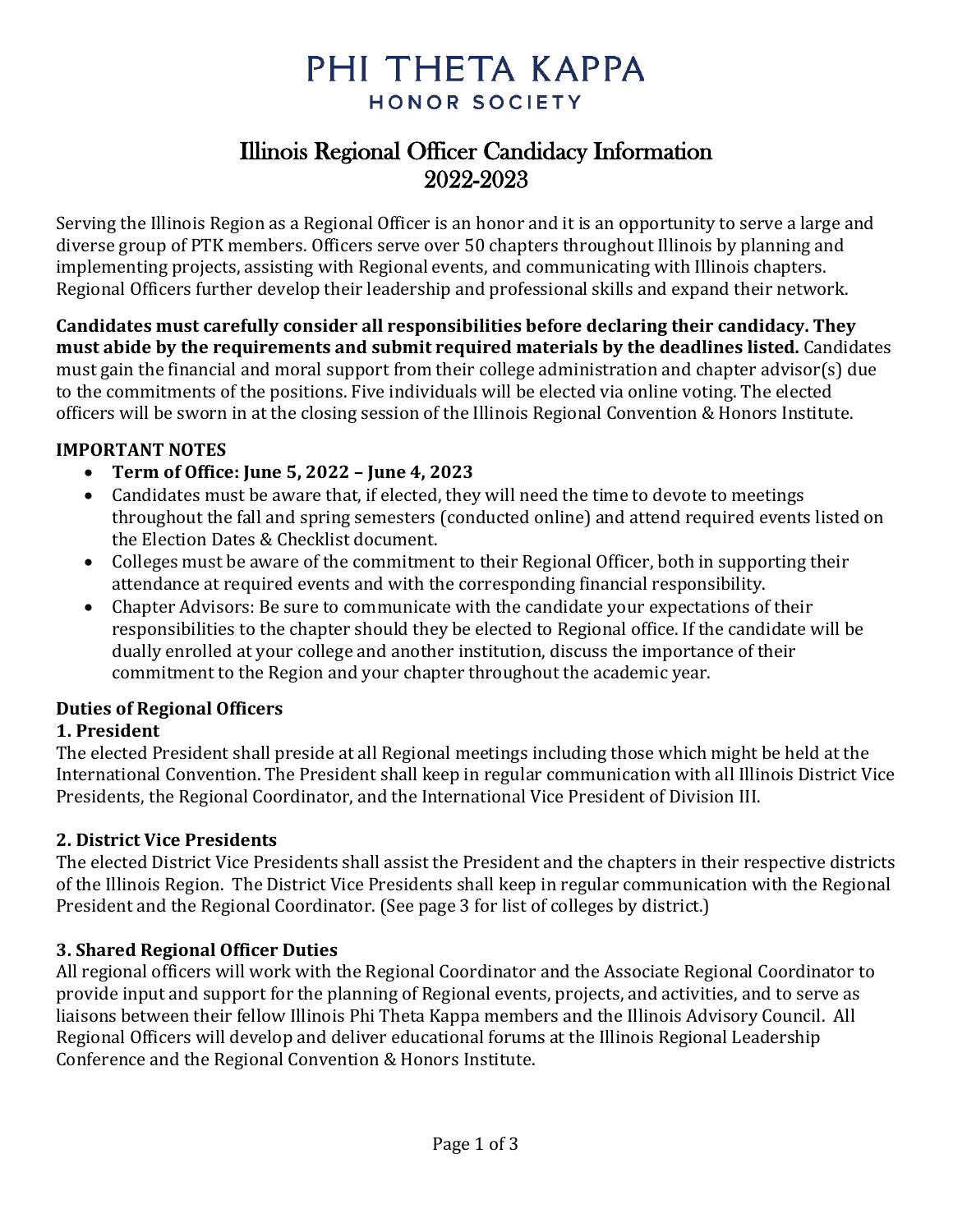# **Benefits for Regional Officers**

By serving the Illinois Region as an officer, you will have opportunities to:

- Increase participation on the Regional level;
- Build valuable experience through coordinating Regional programs and events;
- Strengthen leadership skills;
- Network with Phi Theta Kappans throughout the nation;
- Attend leadership development seminars offered through Phi Theta Kappa; and
- Receive financial support for attending Regional and International events.

### **Candidacy Requirements**

- Must be a full member (not provisional member) of Phi Theta Kappa in good standing
- Must be enrolled at least part-time at the college you name on your candidate forms during the fall and spring semesters of your term of office
- Must reside in Illinois during the fall and spring semesters of your term of office
- Must have support from your Chapter Advisor, which should include a discussion about the candidate's responsibilities with the chapter if elected to regional office
- Must be available to attend all events listed on the Election Dates & Checklist document **IMPORTANT: Elected officers must attend all the listed events and meetings. Absence for any reason may result in removal from office. Students who are not available for the entirety of all of these events are not eligible to run for Regional Office.**

#### **Deadlines**

• **Early Deadline: 11:59pm on Sunday, March 27**

Candidates who submit complete application materials by the early deadline will be given an opportunity to introduce themselves to the members of the Illinois Region who attend Catalyst during the Illinois Regional meeting on Thursday evening of PTK Catalyst International Convention.

# • **Regular Deadline: 11:59pm on Sunday, April 17**

Candidates who submit complete application materials will be on the ballot, but will not have an opportunity to speak to the Illinois Region members at Catalyst. However, they will participate in the live candidate online interview.

#### **Campaigning Guidelines**

The following guidelines were developed to ensure equal opportunity for all candidates.

- Candidates are not allowed to distribute any promotional pieces via mail, email, social media, or at Regional and/or International events.
- Candidates who commit to running by the early deadline will be given an opportunity to introduce themselves at the Illinois Regional meeting at Catalyst.
- All candidates will be scheduled for a live, three-minute online interview.
- Campaign t-shirts will not be allowed.

# **Voting**

- One ballot per chapter will be cast by the chapter advisor. Chapter advisors will be provided with voting instructions once the live interviews have concluded. Live interviews will be recorded for later viewing by chapters that could not attend the live interviews.
- Ballots cast by each chapter must be submitted from the chapter advisor's email address.
- Each chapter will vote for President and the Vice Presidents of each district.

**If you have questions regarding the materials or submission process, contact Illinois Regional Coordinator Adrienne Barkley Giffin a[t adrienne.barkley@jalc.edu](mailto:adrienne.barkley@jalc.edu) or 618-985-2828, ext. 8287.**